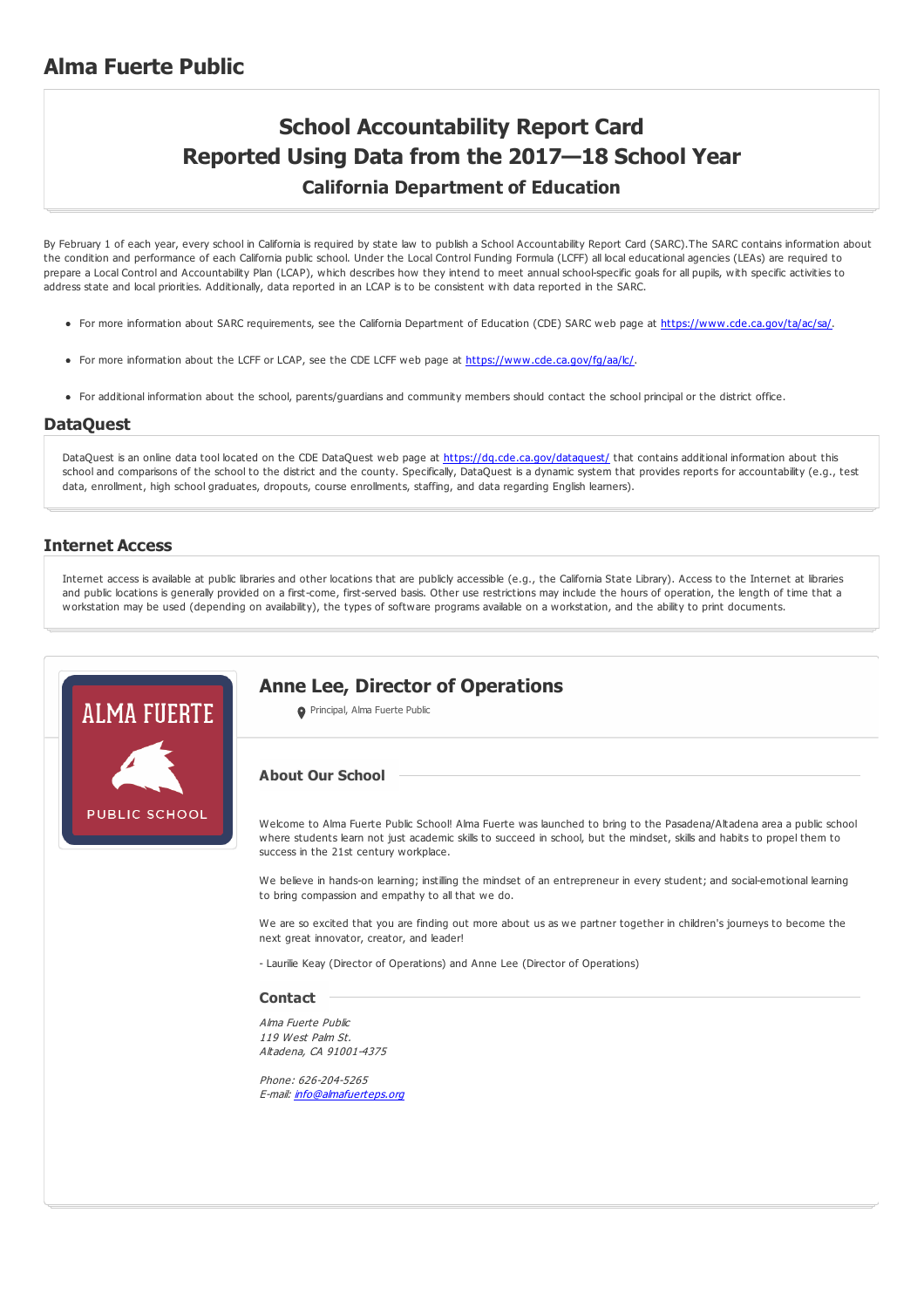### **About This School**

#### **Contact Information (School Year 2018—19)**

| District Contact Information (School Year 2018-19) |                                        |  |  |  |
|----------------------------------------------------|----------------------------------------|--|--|--|
| <b>District Name</b>                               | Los Angeles County Office of Education |  |  |  |
| <b>Phone Number</b>                                | $(562)$ 922-6111                       |  |  |  |
| Superintendent                                     | Debra Duardo                           |  |  |  |
| <b>E-mail Address</b>                              | duardo debra@lacoe.edu                 |  |  |  |
| <b>Web Site</b>                                    | http://www.lacoe.edu                   |  |  |  |
|                                                    |                                        |  |  |  |

| School Contact Information (School Year 2018–19)    |                                  |  |  |  |
|-----------------------------------------------------|----------------------------------|--|--|--|
| <b>School Name</b>                                  | Alma Fuerte Public               |  |  |  |
| <b>Street</b>                                       | 119 West Palm St.                |  |  |  |
| City, State, Zip                                    | Altadena, Ca, 91001-4375         |  |  |  |
| <b>Phone Number</b>                                 | 626-204-5265                     |  |  |  |
| Principal                                           | Anne Lee, Director of Operations |  |  |  |
| <b>E-mail Address</b>                               | info@almafuerteps.org            |  |  |  |
| <b>Web Site</b>                                     | www.almafuerteps.org             |  |  |  |
| County-District-School 19101990135368<br>(CDS) Code |                                  |  |  |  |

Last updated: 1/31/2019

#### **School Description and Mission Statement (School Year 2018—19)**

Alma Fuerte Public School is a public charter school serving the Altadena and Pasadena community. Our mission is to develop TK-8 students into passionate, selfmotivated learners, entrepreneurs, academic achievers, innovative creators, and leaders with character, prepared for success in high school, college and 21st century careers. Alma Fuerte opened in August 2017 with students in Transitional Kindergarten, Kindergarten, First and Second Grades. Third Grade has been added during the 2018-2019 school year. Through small class sizes, hands-on projects, and educaitonal technology, Alma Fuerte offers an educational experience that is highly personalized and engaging.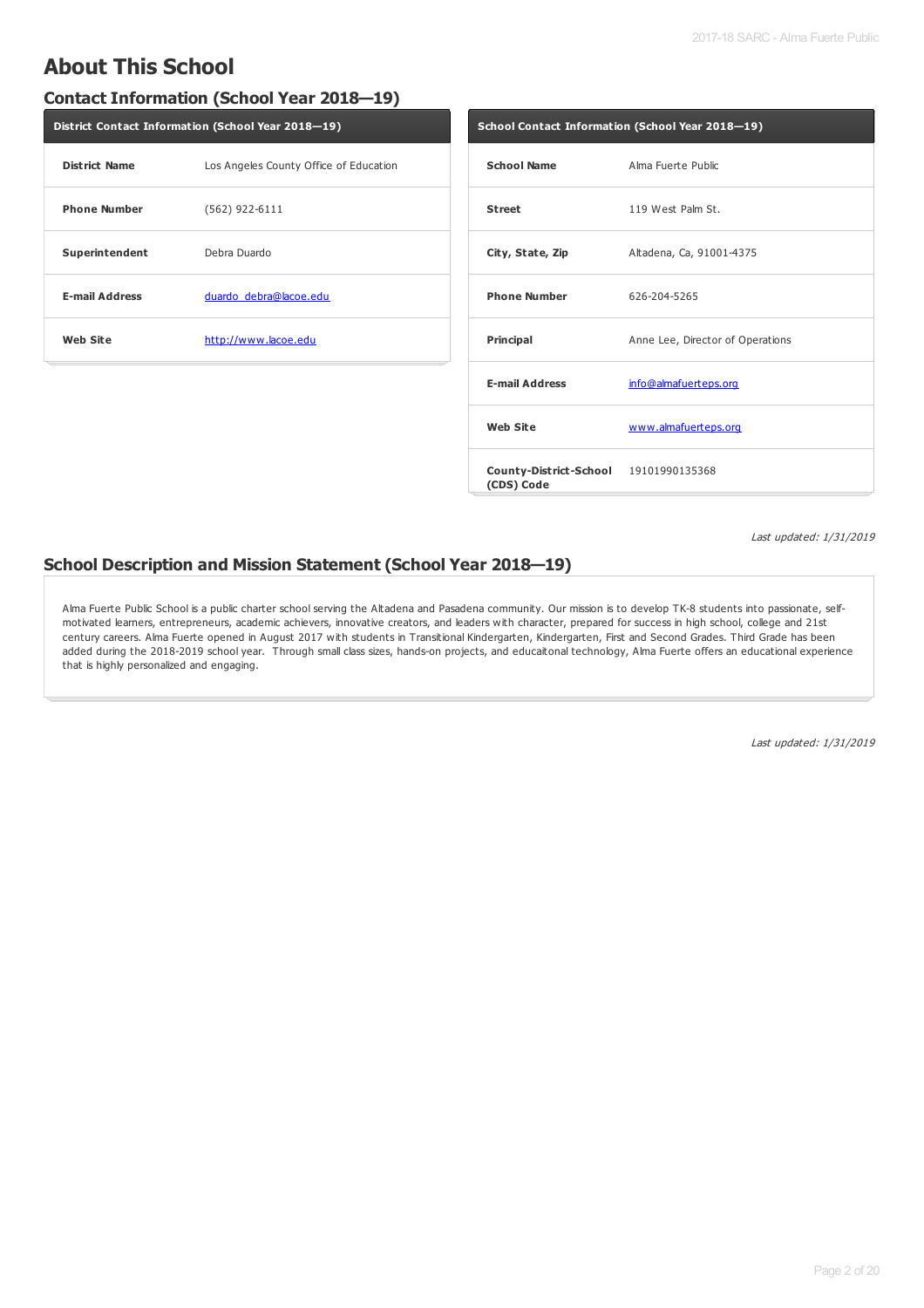### **Student Enrollment by Grade Level (School Year 2017—18)**

| <b>Grade Level</b>      | <b>Number of Students</b> |
|-------------------------|---------------------------|
| Kindergarten            | 45                        |
| Grade 1                 | 19                        |
| Grade 2                 | 9                         |
| <b>Total Enrollment</b> | 73                        |



Last updated: 1/31/2019

#### **Student Enrollment by Student Group (School Year 2017—18)**

| <b>Student Group</b>                | <b>Percent of Total Enrollment</b> |
|-------------------------------------|------------------------------------|
| Black or African American           | 16.4%                              |
| American Indian or Alaska Native    | $\frac{0}{0}$                      |
| Asian                               | 2.7%                               |
| Filipino                            | 0/6                                |
| Hispanic or Latino                  | 47.9%                              |
| Native Hawaijan or Pacific Islander | $4.1\%$                            |
| White                               | 24.7 %                             |
| Two or More Races                   | 4.1%                               |
| Other                               | $0.1 \%$                           |
| <b>Student Group (Other)</b>        | <b>Percent of Total Enrollment</b> |
| Socioeconomically Disadvantaged     | 56.2 %                             |
| English Learners                    | 31.5 %                             |
| Students with Disabilities          | 16.4%                              |
| Foster Youth                        | 2.7%                               |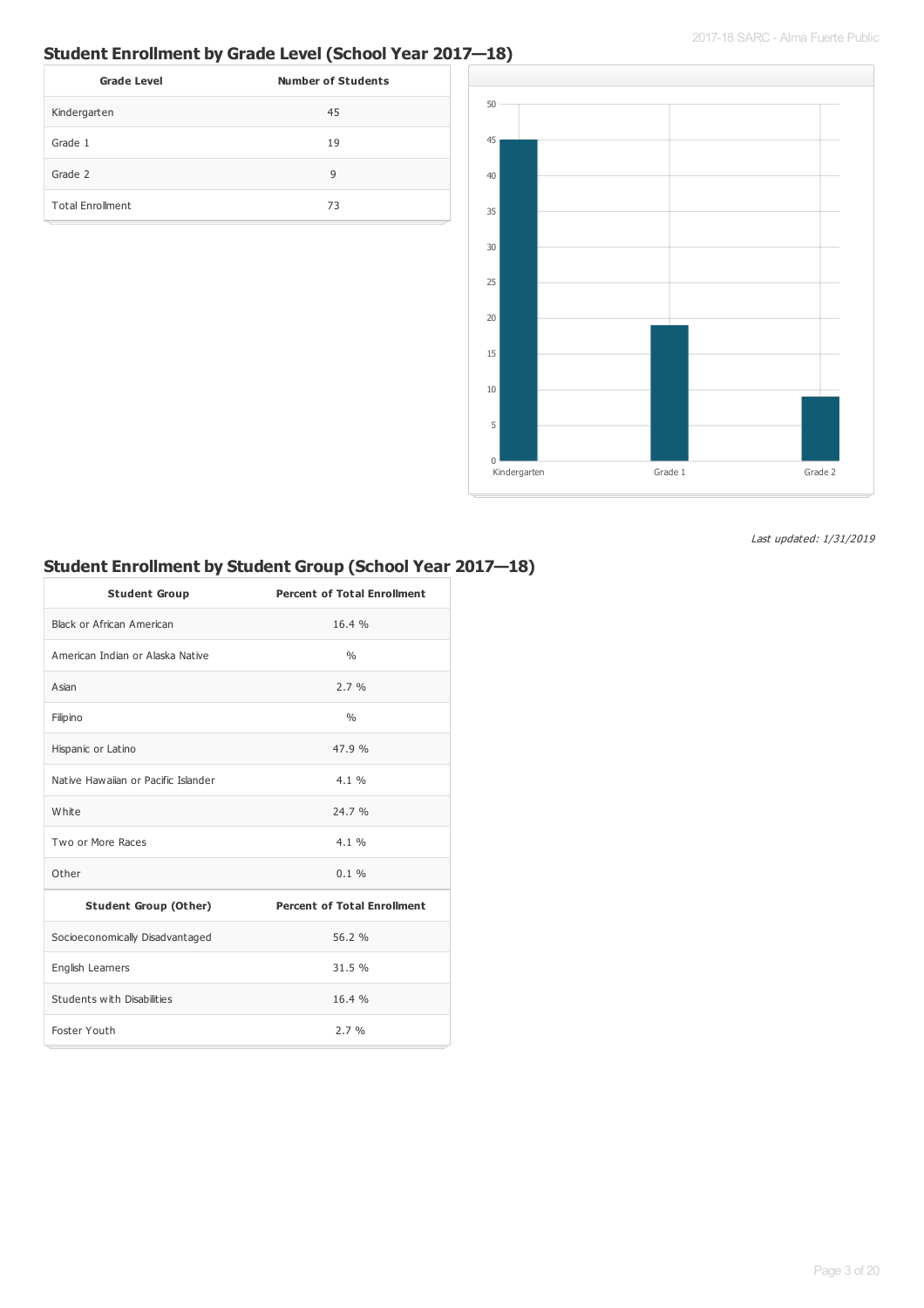## **A. Conditions of Learning**

## **State Priority: Basic**

The SARC provides the following information relevant to the State priority: Basic (Priority 1):

- . Degree to which teachers are appropriately assigned and fully credentialed in the subject area and for the pupils they are teaching;
- Pupils have access to standards-aligned instructional materials; and
- School facilities are maintained in good repair

#### **Teacher Credentials**

| <b>Teachers</b>                                                                   | School<br>2016<br>$-17$ | School<br>2017<br>$-18$ | School<br>2018<br>$-19$ | District<br>$2018 -$<br>19 |
|-----------------------------------------------------------------------------------|-------------------------|-------------------------|-------------------------|----------------------------|
| With Full Credential                                                              | $\Omega$                | $\overline{4}$          | 5                       | 5                          |
| Without Full Credential                                                           | 0                       | $\Omega$                | $\Omega$                | 0                          |
| Teachers Teaching Outside Subject<br>Area of Competence (with full<br>credential) | $\Omega$                | $\Omega$                | $\Omega$                | $\Omega$                   |



Last updated: 1/31/2019

#### **Teacher Misassignments and Vacant Teacher Positions**

| <b>Indicator</b>                                  | $2016 -$<br>17 | $2017 -$<br>18 | $2018 -$<br>19 |
|---------------------------------------------------|----------------|----------------|----------------|
| Misassignments of Teachers of English<br>Learners | $\Omega$       | $\Omega$       | $\Omega$       |
| Total Teacher Misassignments*                     | 0              | 0              | Ω              |
| Vacant Teacher Positions                          | $\Omega$       | Ω              | 0              |



Note: "Misassignments" refers to the number of positions filled by teachers who lack legal authorization to teach that grade level, subject area, student group, etc. \* Total Teacher Misassignments includes the number of Misassignments of Teachers of English Learners.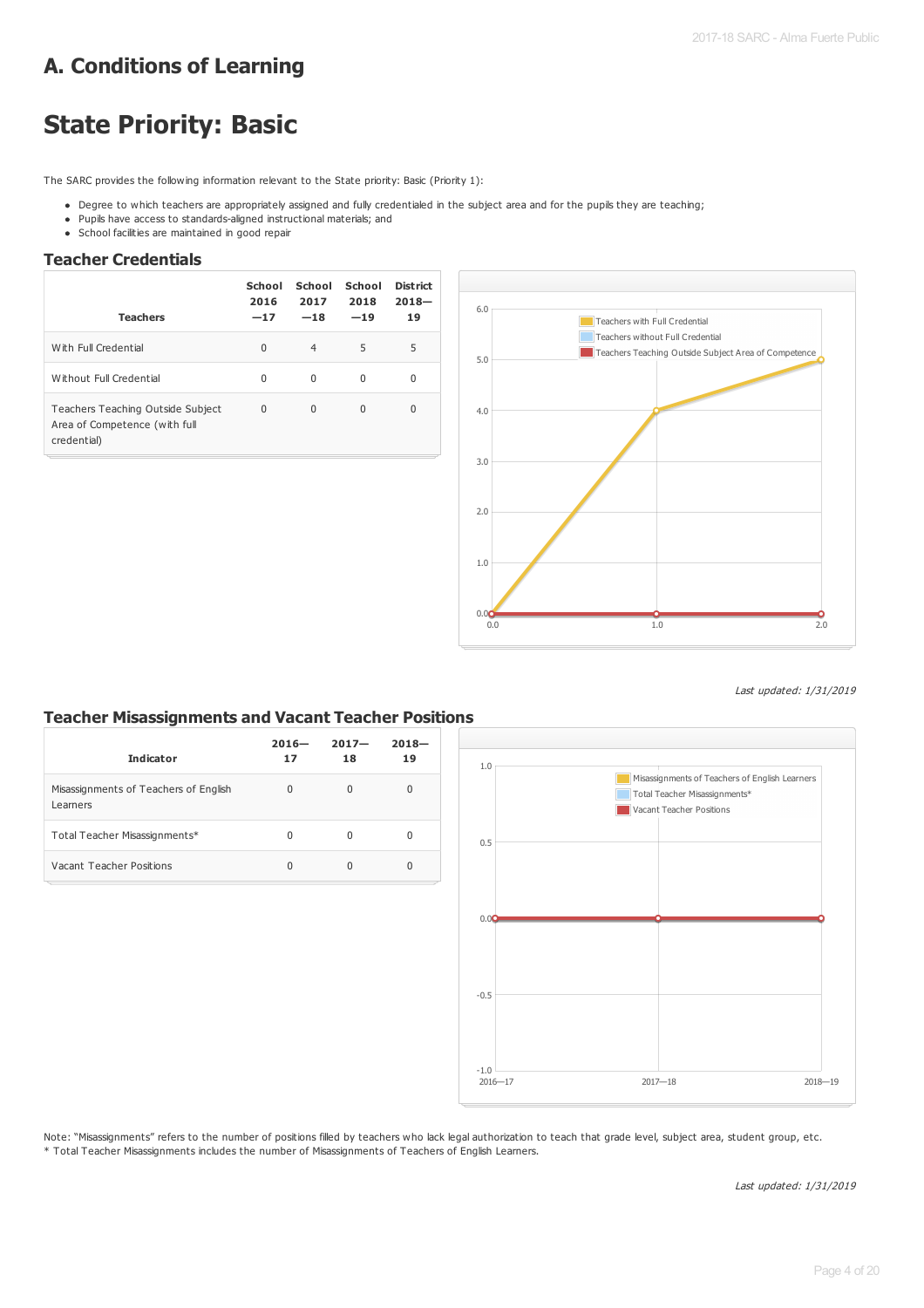### **Quality, Currency, Availability of Textbooks and Instructional Materials (School Year 2018—19)**

Year and month in which the data were collected: December 2018

| Subject                                                                                | Textbooks and Instructional Materials/year of Adoption                              | <b>From Most Recent</b><br>Adoption? | <b>Percent Students Lacking Own</b><br><b>Assigned Copy</b> |
|----------------------------------------------------------------------------------------|-------------------------------------------------------------------------------------|--------------------------------------|-------------------------------------------------------------|
| Reading/Language Arts                                                                  | Readers' and Writers' Workshop; Lexia; Achieve 3000 (Smarty<br>Ants) (adopted 2017) | Yes                                  | $0.0 \%$                                                    |
| Mathematics                                                                            | Eureka Math (added 2018), Singapore Math and ST Math<br>(adopted 2017)              | Yes                                  | $0.0 \%$                                                    |
| Science                                                                                | FOSS (adopted 2017)                                                                 | Yes                                  | 0.0%                                                        |
| History-Social Science                                                                 | Harcourt Social Studies (adopted 2017)                                              | Yes                                  | $0.0 \%$                                                    |
| Foreign Language                                                                       | Teacher-curated curriculum                                                          | Yes                                  | 0.0%                                                        |
| Health                                                                                 | N/A                                                                                 |                                      | $0.0 \%$                                                    |
| Visual and Performing<br>Arts                                                          | Instructor-designed visual art curriculum                                           | Yes                                  | 0.0%                                                        |
| Science Lab Eqpmt<br>(Grades 9-12)<br>Note: Cells with N/A values do not require data. | N/A                                                                                 | N/A                                  | $0.0 \%$                                                    |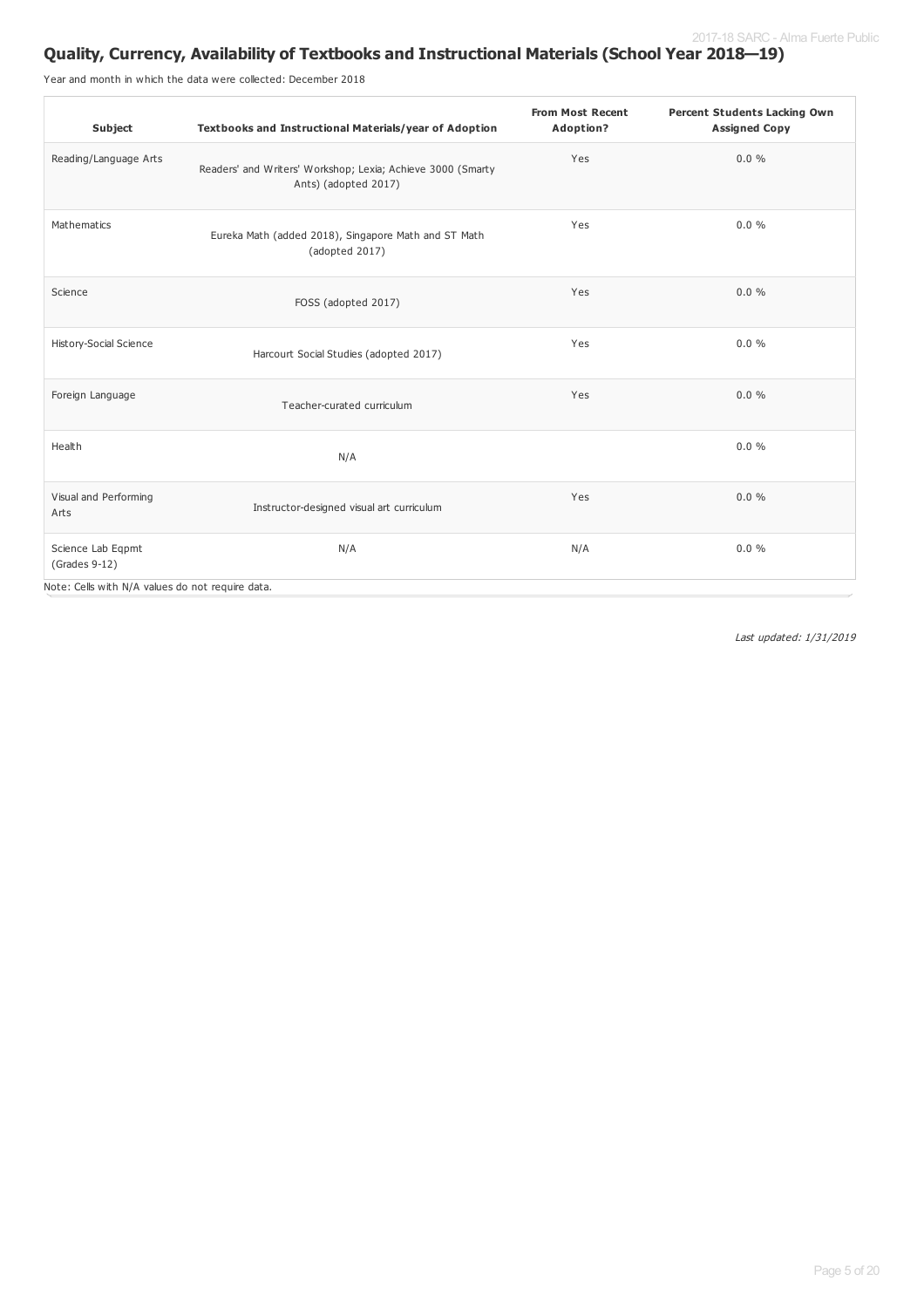#### **School Facility Conditions and Planned Improvements**

Alma Fuerte occupies a district-owned facility which was renovated in the early 2000's. The Alma Fuerte campus offers adequate space for general classroom instruction as well as specialized instruction (e.g., Resource room) and after-school programming. There is ample space at the facility for outdoor play, outdoor instruction, P.E., and gardening. This year, a doorbell system was installed to improve our ability to monitor the entry and exit of visitors to campus.

Planned improvements include installation of additional playground equipment.

Consistent functioning of the air conditioning system in one of our classrooms greatly improved from last school year.

Last updated: 1/31/2019

#### **School Facility Good Repair Status**

Year and month of the most recent FIT report: December 2018

| <b>System Inspected</b>                                               | Rating | Repair Needed and Action Taken or Planned                                                                                                                                                                                                         |
|-----------------------------------------------------------------------|--------|---------------------------------------------------------------------------------------------------------------------------------------------------------------------------------------------------------------------------------------------------|
| Systems: Gas Leaks,<br>Mechanical/HVAC, Sewer                         | Good   | The HVAC system was recently serviced by the district, which has improved the functioning of the air conditioning in<br>one of our classrooms which had been experienced issues intermittently.                                                   |
| <b>Interior: Interior Surfaces</b>                                    | Good   | Each summer, we have hired painters to paint surfaces in need of new paint.                                                                                                                                                                       |
| <b>Cleanliness: Overall Cleanliness,</b><br>Pest/Vermin Infestation   | Good   | Alma Fuerte has daily janitorial services to clean all areas used by Alma Fuerte; we are not aware of any pest or vermin<br>sightings.                                                                                                            |
| <b>Electrical: Electrical</b>                                         | Good   | We are not aware of any electrical system issues. We did experience an isolated, weather-related power outage this<br>school year which occurred throughout the neighborhood. Other than this, we have not experienced any electrical<br>outages. |
| <b>Restrooms/Fountains:</b><br>Restrooms, Sinks/Fountains             | Good   | Alma Fuerte's restrooms are in good repair and cleaned daily. The district is responsive in the event of any isolated<br>plumbing issues.                                                                                                         |
| Safety: Fire Safety, Hazardous<br><b>Materials</b>                    | Good   | Alma Fuerte does not store hazardous materials and conducts regular fire drills. The Director of Operations regularly<br>inspects the facility for any hazards and to ensure all fire exits are accessible.                                       |
| Structural: Structural Damage,<br>Roofs                               | Good   | We are not aware of any strucutural issues or roofing leaks.                                                                                                                                                                                      |
| External: Playground/School<br>Grounds,<br>Windows/Doors/Gates/Fences | Good   | Alma Fuerte has access to two playgrounds and one gated play structure. All are inspected and maintained regularly.<br>We have plans to install two additional climbing structures for our kindergarten students.                                 |

#### **Overall Facility Rate**

Year and month of the most recent FIT report: December 2018

Overall Rating Good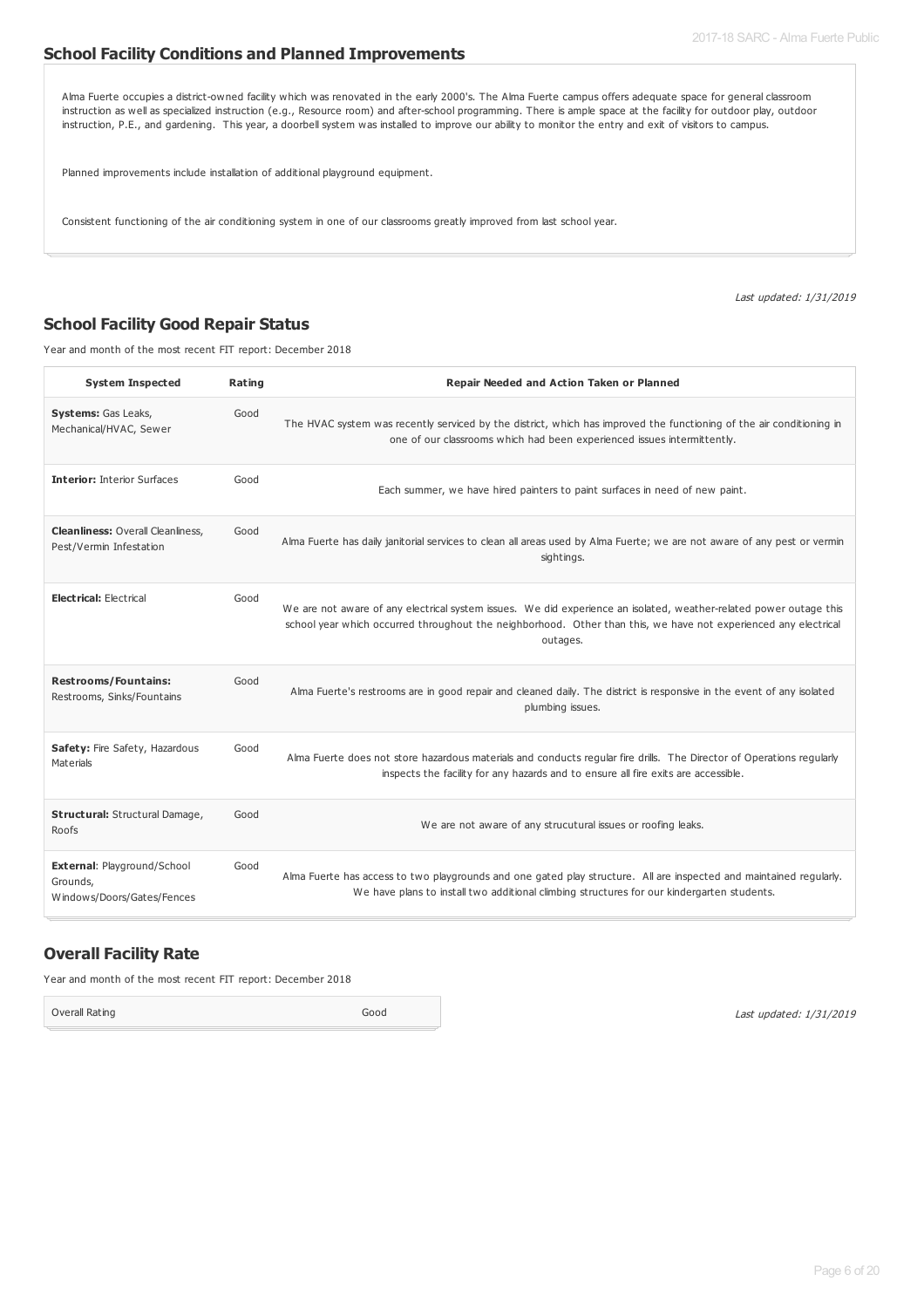### **B. Pupil Outcomes**

## **State Priority: Pupil Achievement**

The SARC provides the following information relevant to the State priority: Pupil Achievement (Priority 4):

- **Statewide assessments** (i.e., California Assessment of Student Performance and Progress [CAASPP] System, which includes the Smarter Balanced Summative Assessments for students in the general education population and the California Alternate Assessments [CAAs] for English language arts/literacy [ELA] and mathematics given in grades three through eight and grade eleven. Only eligible students may participate in the administration of the CAAs. CAAs items are aligned with alternate achievement standards, which are linked with the Common Core State Standards [CCSS] for students with the most significant cognitive disabilities); and
- The percentage of students who have successfully completed courses that satisfy the requirements for entrance to the University of California and the California State University, or career technical education sequences or programs of study.

#### **CAASPP Test Results in ELA and Mathematics for All Students Grades Three through Eight and Grade Eleven Percentage of Students Meeting or Exceeding the State Standard**

Alma Fuerte did not enroll 3-8th graders last year and therefore no CAASPP testing occurred.

| <b>Subject</b>                                       | School<br>$2016 - 17$ | School<br>$2017 - 18$ | <b>District</b><br>$2016 - 17$ | <b>District</b><br>$2017 - 18$ | State<br>$2016 - 17$ | State<br>$2017 - 18$ |
|------------------------------------------------------|-----------------------|-----------------------|--------------------------------|--------------------------------|----------------------|----------------------|
| English Language Arts / Literacy (grades 3-8 and 11) |                       |                       |                                |                                |                      |                      |
| Mathematics (grades 3-8 and 11)                      |                       |                       |                                |                                |                      |                      |

Note: Percentages are not calculated when the number of students tested is ten or less, either because the number of students in this category is too small for statistical accuracy or to protect student privacy.

Note: ELA and Mathematics test results include the Smarter Balanced Summative Assessment and the CAA. The "Percent Met or Exceeded" is calculated by taking the total number of students who met or exceeded the standard on the Smarter Balanced Summative Assessment plus the total number of students who met the standard (i.e., achieved Level 3-Alternate) on the CAAs divided by the total number of students who participated in both assessments.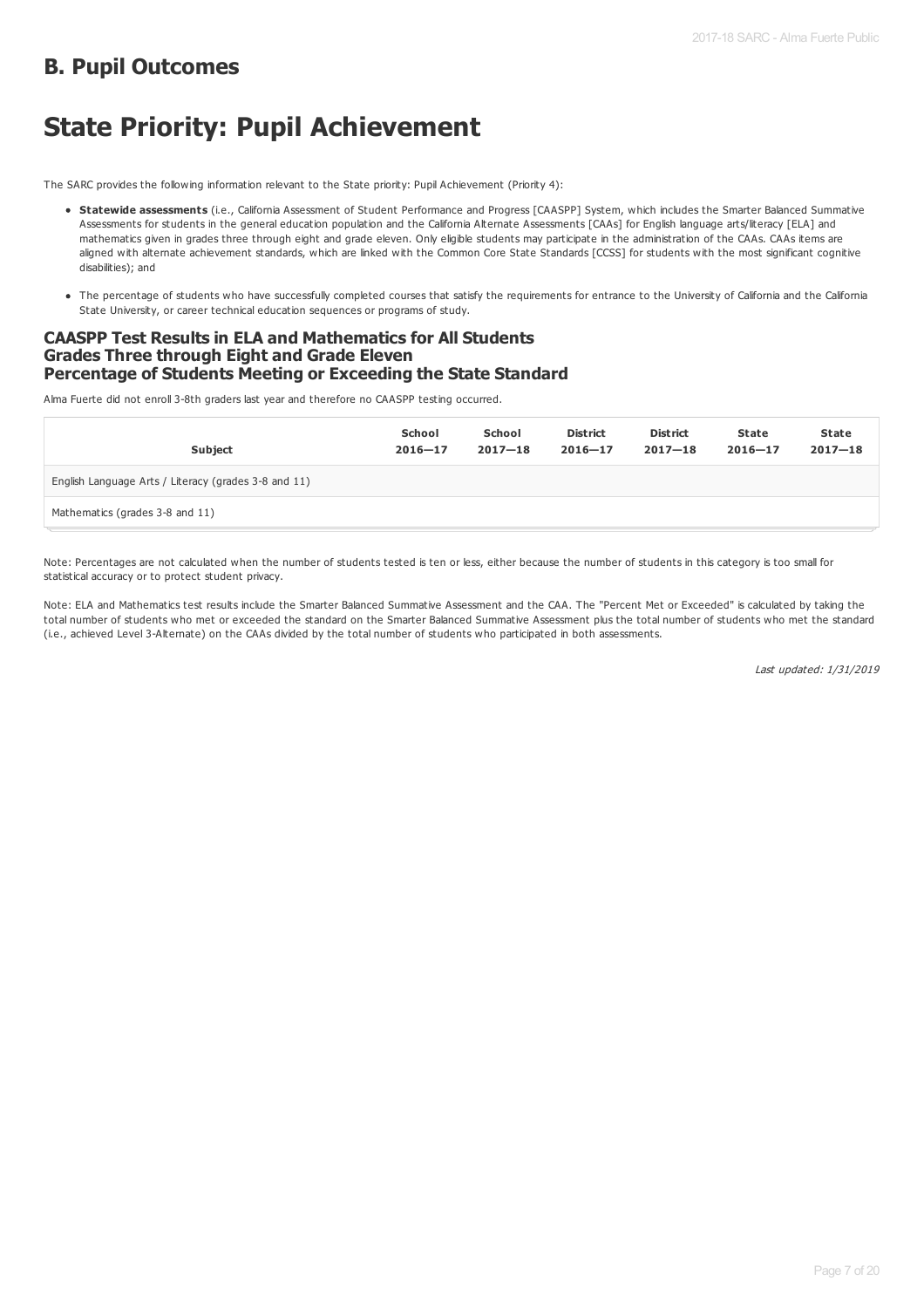#### **CAASPP Test Results in ELA by Student Group Grades Three through Eight and Grade Eleven (School Year 2017—18)**

CAASPP Assessment Results – English Language Arts (ELA)

Disaggregated by Student Groups, Grades Three Through Eight and Grade Eleven

| <b>Student Group</b>                          | <b>Total Enrollment</b> | <b>Number Tested</b> | <b>Percent Tested</b> | <b>Percent Met or Exceeded</b> |
|-----------------------------------------------|-------------------------|----------------------|-----------------------|--------------------------------|
| All Students                                  |                         |                      |                       |                                |
| Male                                          |                         |                      |                       |                                |
| Female                                        |                         |                      |                       |                                |
| Black or African American                     |                         |                      |                       |                                |
| American Indian or Alaska Native              |                         |                      |                       |                                |
| Asian                                         |                         |                      |                       |                                |
| Filipino                                      |                         |                      |                       |                                |
| Hispanic or Latino                            |                         |                      |                       |                                |
| Native Hawaiian or Pacific Islander           |                         |                      |                       |                                |
| White                                         |                         |                      |                       |                                |
| Two or More Races                             |                         |                      |                       |                                |
| Socioeconomically Disadvantaged               |                         |                      |                       |                                |
| English Learners                              |                         |                      |                       |                                |
| Students with Disabilities                    |                         |                      |                       |                                |
| Students Receiving Migrant Education Services |                         |                      |                       |                                |
| Foster Youth                                  |                         |                      |                       |                                |

Note: ELA test results include the Smarter Balanced Summative Assessment and the CAA. The "Percent Met or Exceeded" is calculated by taking the total number of students who met or exceeded the standard on the Smarter Balanced Summative Assessment plus the total number of students who met the standard (i.e., achieved Level 3–Alternate) on the CAAs divided by the total number of students who participated in both assessments.

Note: Double dashes (--) appear in the table when the number of students is ten or less, either because the number of students in this category is too small for statistical accuracy or to protect student privacy.

Note: The number of students tested includes all students who participated in the test whether they received a score or not; however, the number of students tested is not the number that was used to calculate the achievement level percentages. The achievement level percentages are calculated using only students who received scores.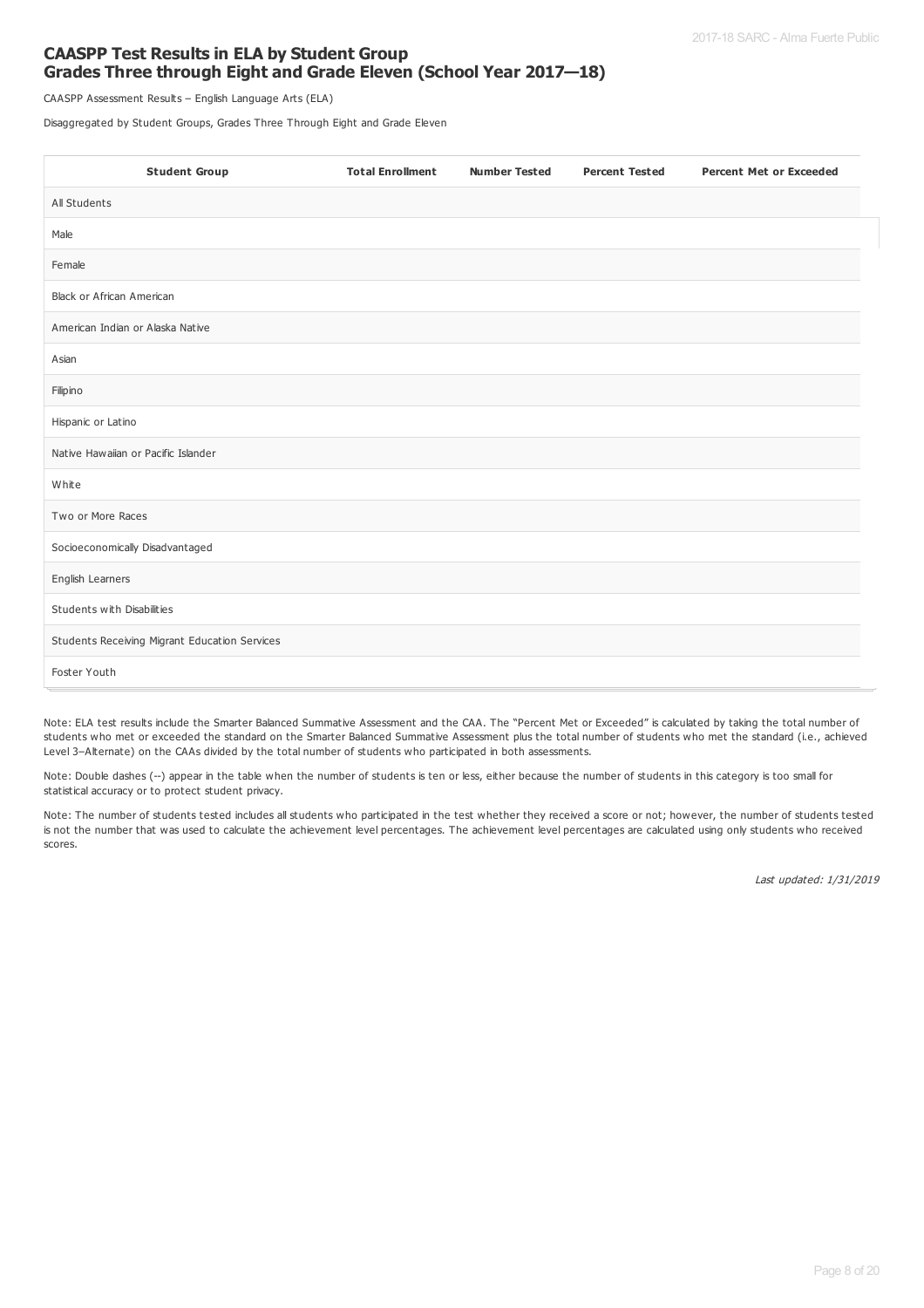#### **CAASPP Test Results in Mathematics by Student Group Grades Three through Eight and Grade Eleven (School Year 2017—18)**

CAASPP Test Results in Mathematics

Disaggregated by Student Group, Grades Three Through Eight and Grade Eleven

| <b>Student Group</b>                          | <b>Total Enrollment</b> | <b>Number Tested</b> | <b>Percent Tested</b> | <b>Percent Met or Exceeded</b> |
|-----------------------------------------------|-------------------------|----------------------|-----------------------|--------------------------------|
| All Students                                  |                         |                      |                       |                                |
| Male                                          |                         |                      |                       |                                |
| Female                                        |                         |                      |                       |                                |
| Black or African American                     |                         |                      |                       |                                |
| American Indian or Alaska Native              |                         |                      |                       |                                |
| Asian                                         |                         |                      |                       |                                |
| Filipino                                      |                         |                      |                       |                                |
| Hispanic or Latino                            |                         |                      |                       |                                |
| Native Hawaiian or Pacific Islander           |                         |                      |                       |                                |
| White                                         |                         |                      |                       |                                |
| Two or More Races                             |                         |                      |                       |                                |
| Socioeconomically Disadvantaged               |                         |                      |                       |                                |
| English Learners                              |                         |                      |                       |                                |
| Students with Disabilities                    |                         |                      |                       |                                |
| Students Receiving Migrant Education Services |                         |                      |                       |                                |
| Foster Youth                                  |                         |                      |                       |                                |

Note: Mathematics test results include the Smarter Balanced Summative Assessment and the CAA. The "Percent Met or Exceeded" is calculated by taking the total number of students who met or exceeded the standard on the Smarter Balanced Summative Assessment plus the total number of students who met the standard (i.e., achieved Level 3–Alternate) on the CAAs divided by the total number of students who participated in both assessments.

Note: Double dashes (--) appear in the table when the number of students is ten or less, either because the number of students in this category is too small for statistical accuracy or to protect student privacy.

Note: The number of students tested includes all students who participated in the test whether they received a score or not; however, the number of students tested is not the number that was used to calculate the achievement level percentages. The achievement level percentages are calculated using only students who received scores.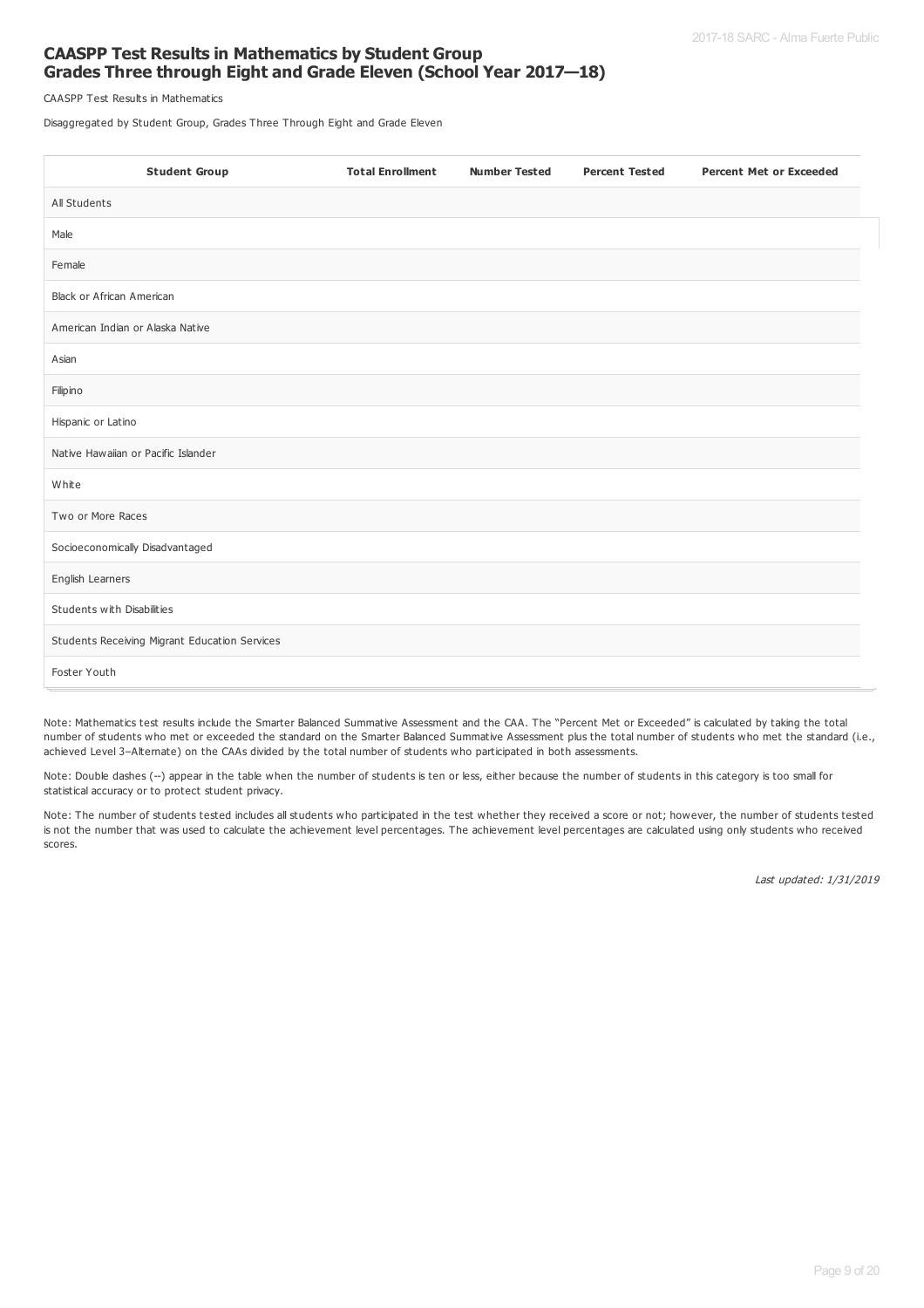#### **CAASPP Test Results in Science for All Students Grades Five, Eight and High School Percentage of Students Meeting or Exceeding the State Standard**

Html.RenderAction("SarcDescription", new { sectionID = 80, cdscode = ViewBag.Cdscode });

| <b>Subject</b>                         | <b>School</b> | School      | <b>District</b> | <b>District</b> | <b>State</b> | <b>State</b> |
|----------------------------------------|---------------|-------------|-----------------|-----------------|--------------|--------------|
|                                        | $2016 - 17$   | $2017 - 18$ | $2016 - 17$     | $2017 - 18$     | $2016 - 17$  | $2017 - 18$  |
| Science (grades 5, 8, and high school) | N/A           | N/A         | N/A             | N/A             | N/A          | N/A          |

Note: Cells with N/A values do not require data.

Note: The 2016–17 and 2017–18 data are not available. The CDE is developing a new science assessment based on the Next Generation Science Standards for California Public Schools (CA NGSS). The new California Science Test (CAST) was pilot-tested in spring 2017 and field-tested in spring 2018. The CAST will be administered operationally during the 2018–19 school year. The CAA for Science was pilot-tested for two years (i.e., 2016–17 and 2017–18) and the CAA for Science will be fieldtested in 2018–19.

Note: Science test results include the CAST and the CAA for Science. The "Percent Met or Exceeded" is calculated by taking the total number of students who met or exceeded the standard on the CAST plus the total number of students who met the standard (i.e., achieved Level 3-Alternate) on the CAA for Science divided by the total number of students who participated on both assessments.

Last updated: 1/31/2019

#### **Career Technical Education (CTE) Programs (School Year 2017—18)**

N/A

Last updated: 1/31/2019

#### **Career Technical Education (CTE) Participation (School Year 2017—18)**

| Measure                                                                                                        | <b>CTE Program Participation</b> |
|----------------------------------------------------------------------------------------------------------------|----------------------------------|
| Number of Pupils Participating in CTE                                                                          |                                  |
| Percent of Pupils Completing a CTE Program and Earning a High School Diploma                                   | $0.0\%$                          |
| Percent of CTE Courses Sequenced or Articulated Between the School and Institutions of Postsecondary Education | $0.0\%$                          |

Last updated: 1/31/2019

#### **Courses for University of California (UC) and/or California State University (CSU) Admission**

| <b>UC/CSU Course Measure</b>                                              | Percent |
|---------------------------------------------------------------------------|---------|
| 2017—18 Pupils Enrolled in Courses Required for UC/CSU Admission          | $0.0\%$ |
| 2016–17 Graduates Who Completed All Courses Required for UC/CSU Admission | $0.0\%$ |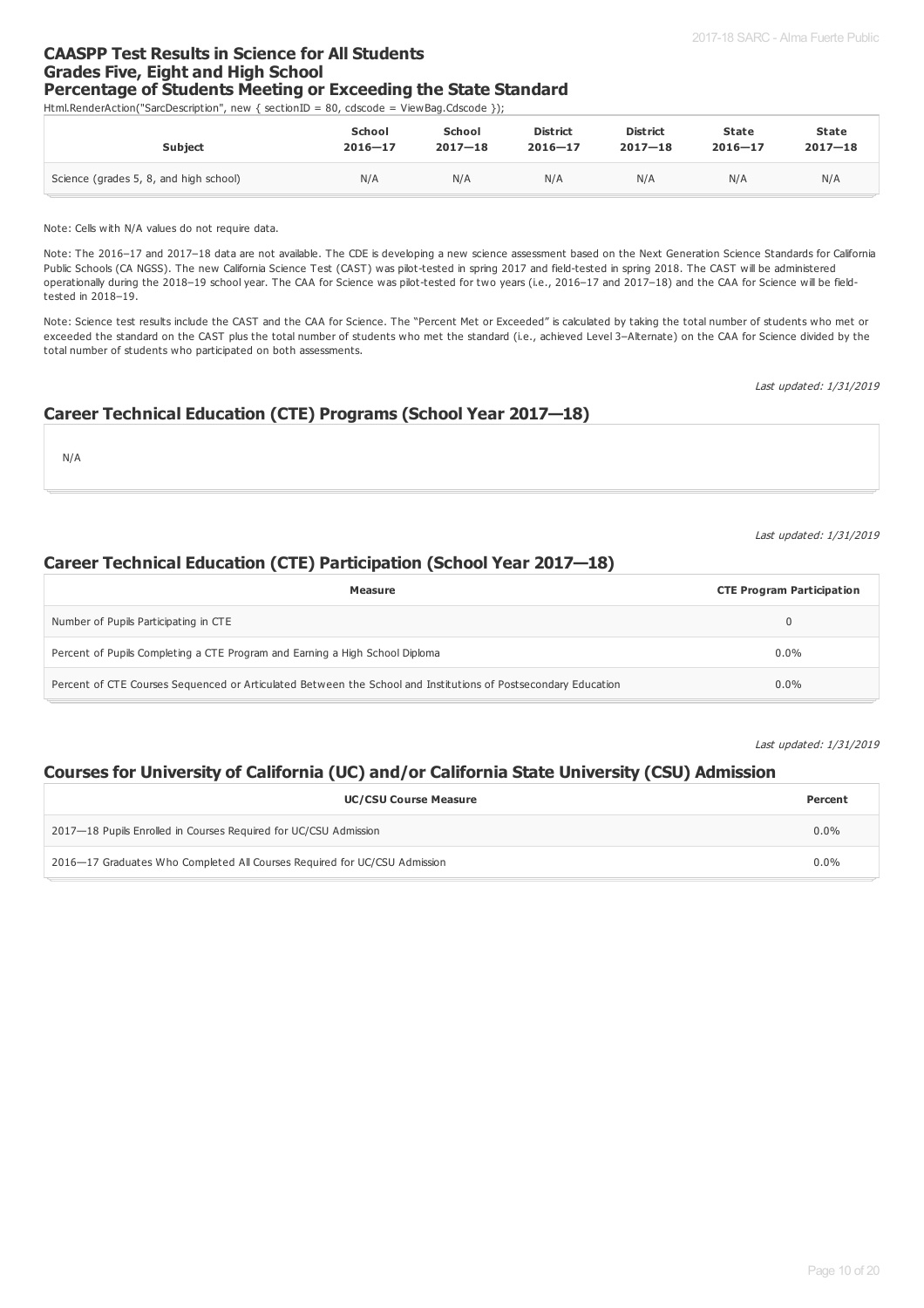## **State Priority: Other Pupil Outcomes**

The SARC provides the following information relevant to the State priority: Other Pupil Outcomes (Priority 8):

Pupil outcomes in the subject area of physical education

#### **California Physical Fitness Test Results (School Year 2017—18)**

| Grade | Percentage of Students Meeting Four of Six Percentage of Students Meeting Five of Six |                          | <b>Percentage of Students Meeting Six of Six</b> |
|-------|---------------------------------------------------------------------------------------|--------------------------|--------------------------------------------------|
| Level | <b>Fitness Standards</b>                                                              | <b>Fitness Standards</b> | <b>Fitness Standards</b>                         |

Note: Percentages are not calculated when the number of students tested is ten or less, either because the number of students in this category is too small for statistical accuracy or to protect student privacy.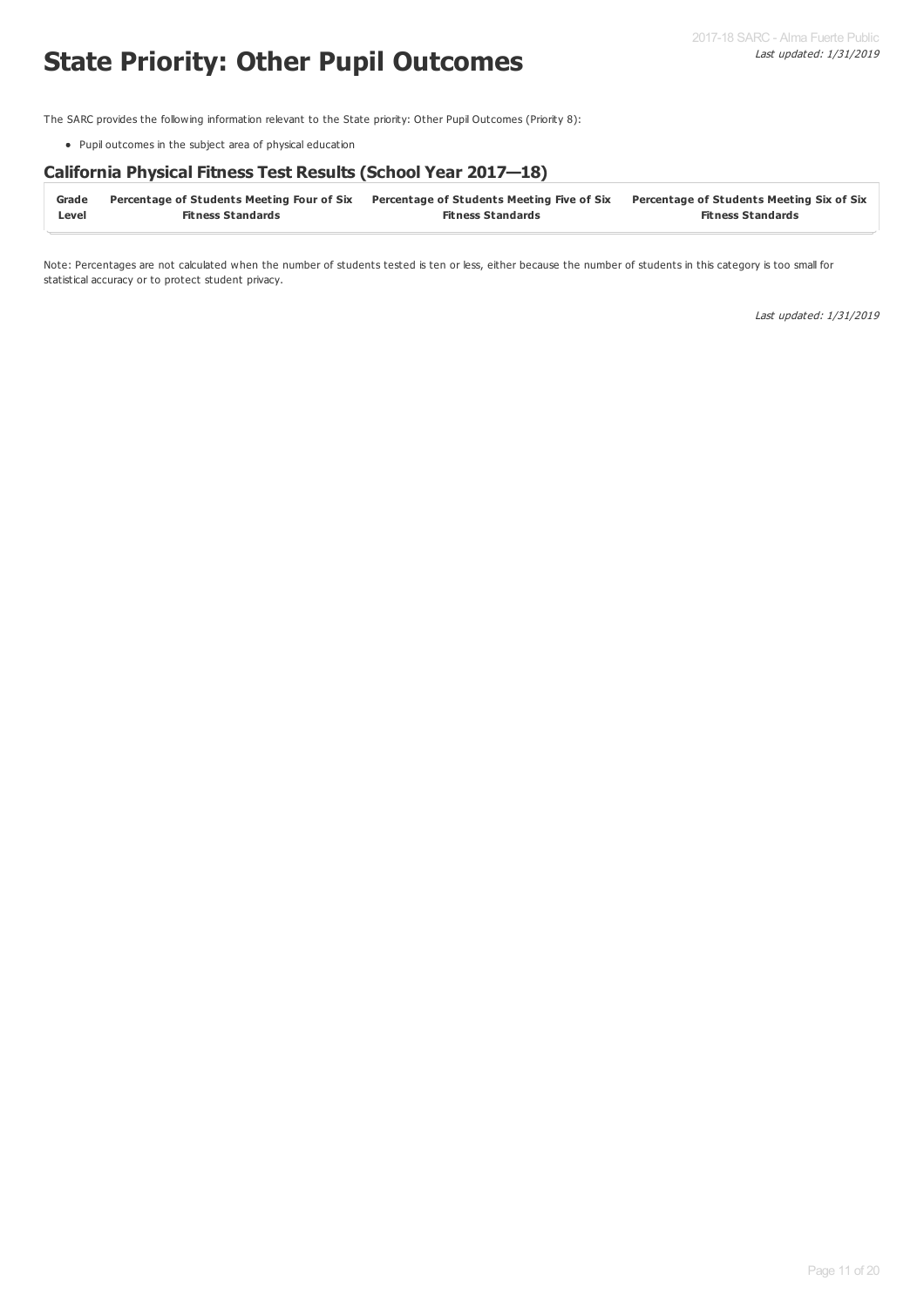## **C. Engagement**

## **State Priority: Parental Involvement**

The SARC provides the following information relevant to the State priority: Parental Involvement (Priority 3):

Efforts the school district makes to seek parent input in making decisions for the school district and each school site

#### **Opportunities for Parental Involvement (School Year 2018—19)**

Alma Fuerte has developed numerous opportunities for parent involvement. Any parents interested in involvement opportunities should contact Adriani Leon, Associate Director of Operations, at 626-204-5265 or adriani.leon@almafuerteps.org.

First, we have created a School Advisory Council comprised of several parent and staff representatives. The Committee serves as the Title 1 and LCAP Committee, and upcoming meeting dates are posted and circulated via email and letters in both English and Spanish. The School Advisory Council provides input on schoolwide activities, the annual budget, and Alma Fuerte's Local Control Accountability Plan, among other matters.

Parent-teacher conferences are also a key way that we involve parents in the educational program at our school. Attendance at parent-teacher conferences has been strong, with over 90% of parents typically attending. Parents also volunteer at school regularly. Nearly half of our parents have participated in schoolwide events (volunteering for book fair, gardening project, Book Character Day, science project, participation in school fundraisers, and field trips) or classroom projects. Most of these parents have participated in more than one event. Parents receive regular communication via school e-mail blasts weekly, classroom newsletters, and as needed for individual responses to student needs. Text and phone alerts also serve as helpful communication tools, especially for parents, grandparents and guardians who do not have regular access to computers.

Nearly half of our team is fluent in Spanish, with translation services provided by our Associate Director of Operations who also functions as our Parent and Community Engagement Liaison. She facilitates home/school communication, helps design schoolwide events, parent information nights, etc.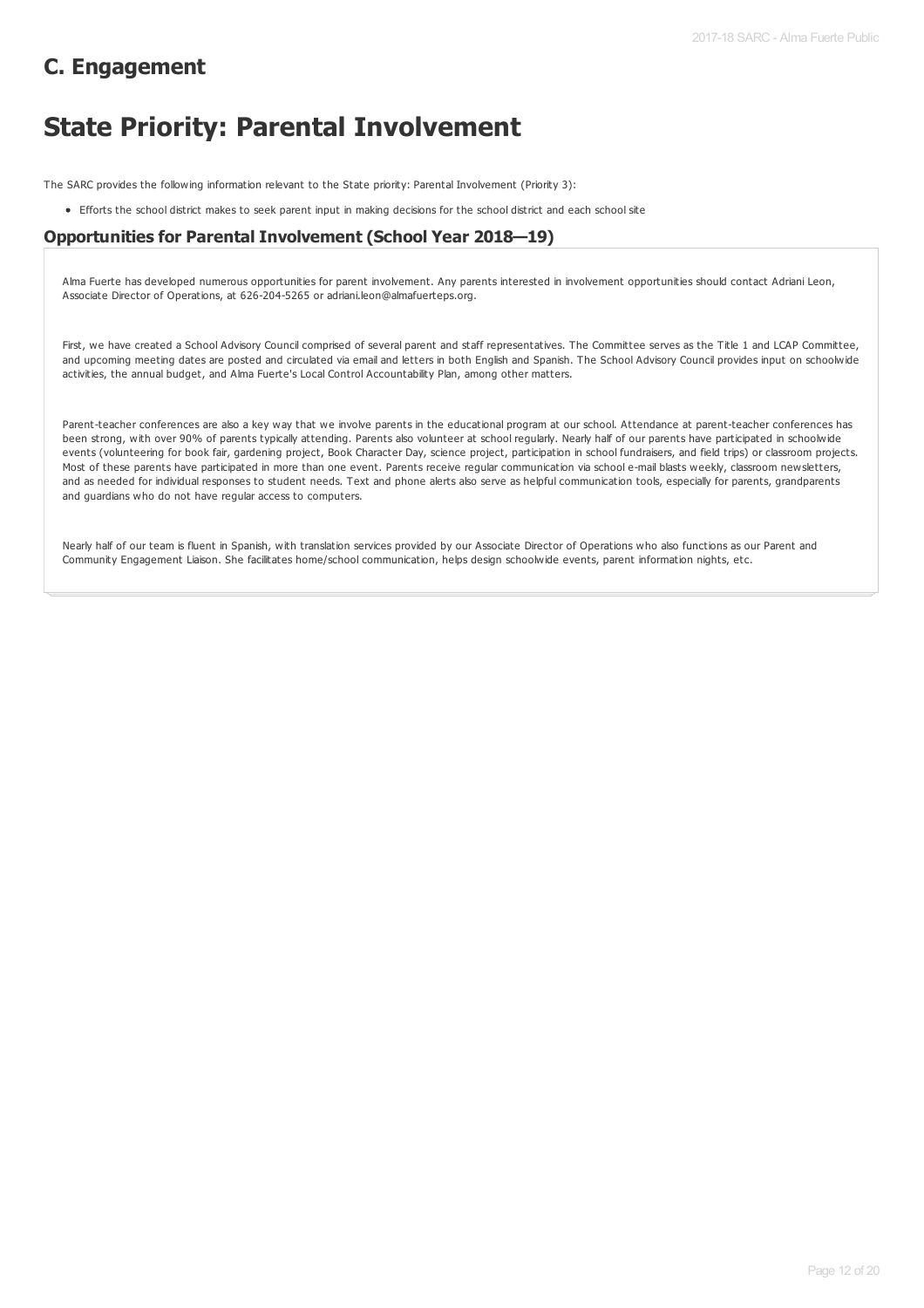# **State Priority: Pupil Engagement**

The SARC provides the following information relevant to the State priority: Pupil Engagement (Priority 5):

- High school dropout rates; and
- High school graduation rates

#### **Dropout Rate and Graduation Rate (Four-Year Cohort Rate)**

As an elementary school serving Grades TK-3, we have not experienced any dropouts, nor have any students graduated yet.

| <b>Indicator</b>       | School<br>$2014 - 15$ | School<br>$2015 - 16$    | <b>District</b><br>$2014 - 15$ | <b>District</b><br>$2015 - 16$ | State<br>$2014 - 15$ | <b>State</b><br>$2015 - 16$ |
|------------------------|-----------------------|--------------------------|--------------------------------|--------------------------------|----------------------|-----------------------------|
| Dropout Rate           | $- -$                 | $\hspace{0.05cm} \cdots$ | 56.0%                          | 36.1%                          | 10.7%                | 9.7%                        |
| <b>Graduation Rate</b> | $- -$                 | $- -$                    | 81.6%                          | 80.8%                          | 82.3%                | 83.8%                       |

| <b>Indicator</b> | School<br>$2016 - 17$ | <b>District</b><br>$2016 - 17$ | <b>State</b><br>$2016 - 17$ |
|------------------|-----------------------|--------------------------------|-----------------------------|
| Dropout Rate     | $-$                   | 35.9%                          | 9.1%                        |
| Graduation Rate  | $\sim$                | 81.6%                          | 82.7%                       |



For the formula to calculate the 2016-17 adjusted cohort graduation rate, see the 2017-18 Data Element Definitions document located on the SARC web page at <https://www.cde.ca.gov/ta/ac/sa/>.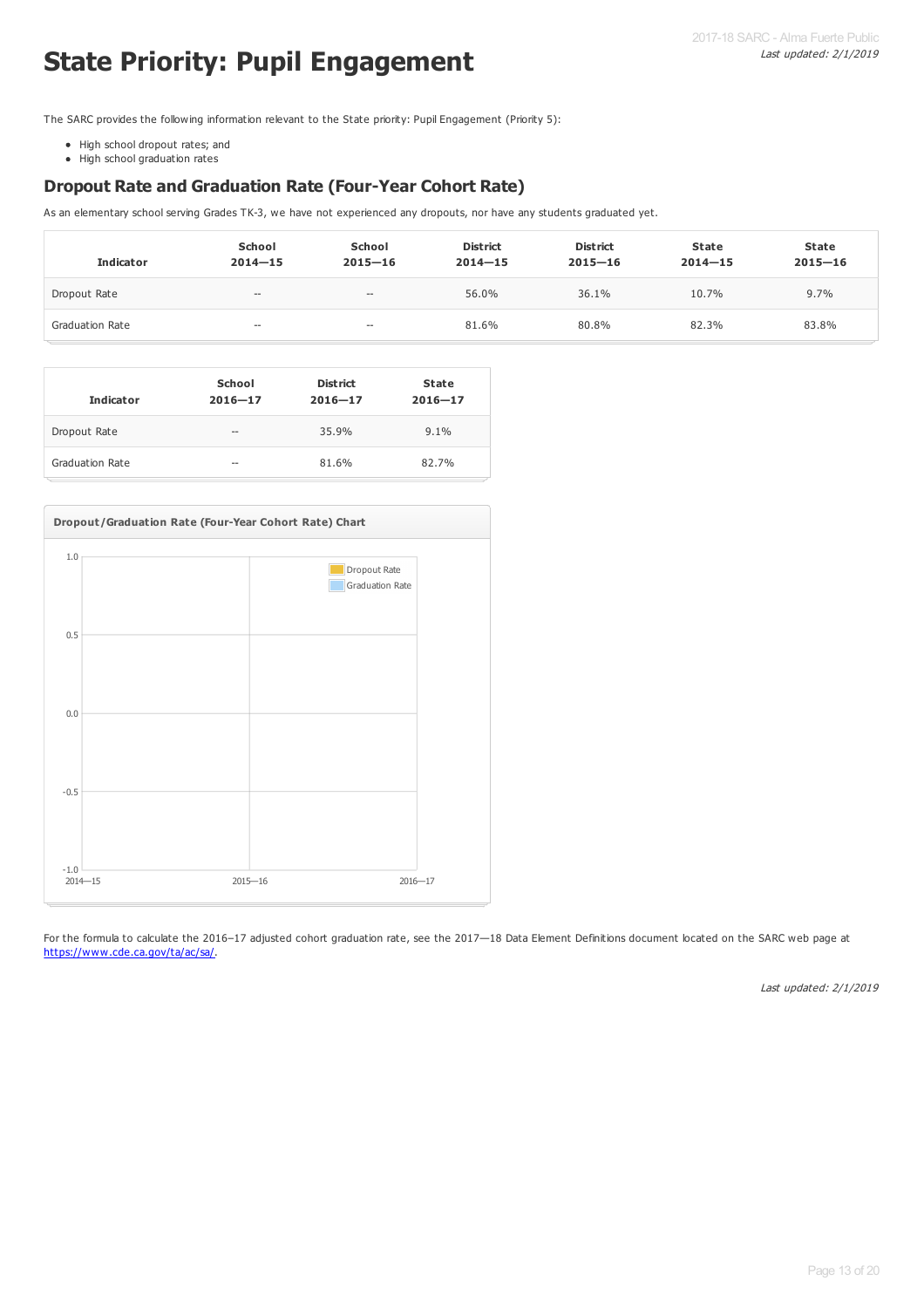#### **Completion of High School Graduation Requirements - Graduating Class of 2017 (One-Year Rate)**

N/A - Alma Fuerte is an elementary school.

| <b>Student Group</b>                | School                                              | <b>District</b>                                     | <b>State</b>             |
|-------------------------------------|-----------------------------------------------------|-----------------------------------------------------|--------------------------|
| All Students                        | $-\!$                                               | $\hspace{0.05cm} -\hspace{0.05cm} -\hspace{0.05cm}$ | $\hspace{0.05cm} \ldots$ |
| Black or African American           | $\hspace{0.05cm} -\hspace{0.05cm} -\hspace{0.05cm}$ | $\overline{\phantom{a}}$                            | $\overline{\phantom{a}}$ |
| American Indian or Alaska Native    | $\hspace{0.05cm} -\hspace{0.05cm} -\hspace{0.05cm}$ | $\hspace{0.05cm} \ldots$                            | $\hspace{0.05cm}$        |
| Asian                               | $\hspace{0.05cm} -$                                 | $\overline{\phantom{a}}$                            | $\overline{\phantom{a}}$ |
| Filipino                            | $-\,-$                                              | $\hspace{0.05cm} -$                                 | $\hspace{0.05cm} \ldots$ |
| Hispanic or Latino                  | $-\!$                                               | $\hspace{0.05cm} \ldots$                            | $\hspace{0.05cm} \ldots$ |
| Native Hawaiian or Pacific Islander | $\hspace{0.05cm} -$                                 | $\hspace{0.05cm} \ldots$                            | $\hspace{0.05cm} \ldots$ |
| White                               | $\overline{\phantom{a}}$                            | $\hspace{0.05cm} \ldots$                            | $\hspace{0.05cm} \ldots$ |
| Two or More Races                   | $\hspace{0.05cm} \ldots$                            | $\hspace{0.05cm} \ldots$                            | $\hspace{0.05cm} \ldots$ |
| Socioeconomically Disadvantaged     | $\overline{\phantom{a}}$                            | $\overline{\phantom{a}}$                            | $\overline{\phantom{a}}$ |
| English Learners                    | $-\!$                                               | $\hspace{0.05cm} -$                                 | $\hspace{0.05cm} \ldots$ |
| Students with Disabilities          | $\hspace{0.05cm} -\hspace{0.05cm} -\hspace{0.05cm}$ | $\hspace{0.05cm} \ldots$                            | $\hspace{0.05cm} \ldots$ |
| Foster Youth                        | $-\,-$                                              | $\overline{\phantom{a}}$                            | $\overline{\phantom{a}}$ |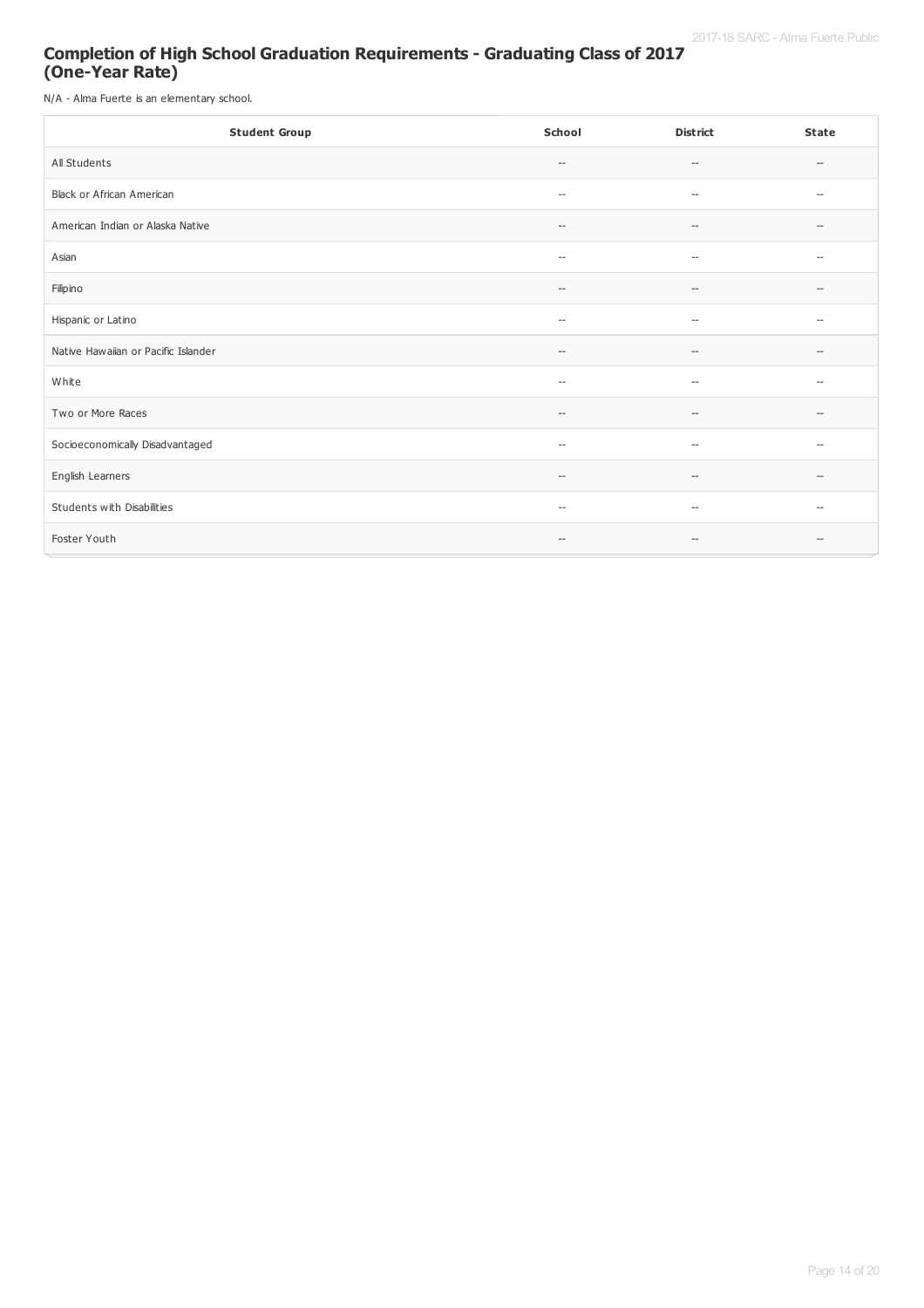# **State Priority: School Climate**

The SARC provides the following information relevant to the State priority: School Climate (Priority 6):

- Pupil suspension rates;
- Pupil expulsion rates; and  $\bullet$
- Other local measures on the sense of safety

#### **Suspensions and Expulsions**

|             | School      | School                   | <b>School</b> | <b>District</b>                       | <b>District</b>     | <b>District</b> | <b>State</b> | State       | <b>State</b> |
|-------------|-------------|--------------------------|---------------|---------------------------------------|---------------------|-----------------|--------------|-------------|--------------|
| Rate        | $2015 - 16$ | $2016 - 17$              | $2017 - 18$   | $2015 - 16$                           | $2016 - 17$         | $2017 - 18$     | $2015 - 16$  | $2016 - 17$ | $2017 - 18$  |
| Suspensions | $-\!$       | $\hspace{0.05cm} \ldots$ | $0.0\%$       | $\hspace{0.05cm}$ – $\hspace{0.05cm}$ | $-\!$               | $0.0\%$         | 3.7%         | 3.7%        | 3.5%         |
| Expulsions  | $- -$       | $- -$                    | $0.0\%$       | $\hspace{0.05cm} \ldots$              | $\hspace{0.05cm} -$ | $0.0\%$         | 0.1%         | 0.1%        | 0.1%         |





#### Last updated: 2/1/2019

#### **School Safety Plan (School Year 2018—19)**

Alma Fuerte's Comprehensive School Safety Plan was approved by our Board in March 2017, and is discussed with faculty each August before the school year begins. The Plan details procedures for child abuse reporting and disaster preparedness and response, and discusses schedules for emergency drills, dress code, bullying prevention, disciplinary procedures, and other matters of schoolwide safety.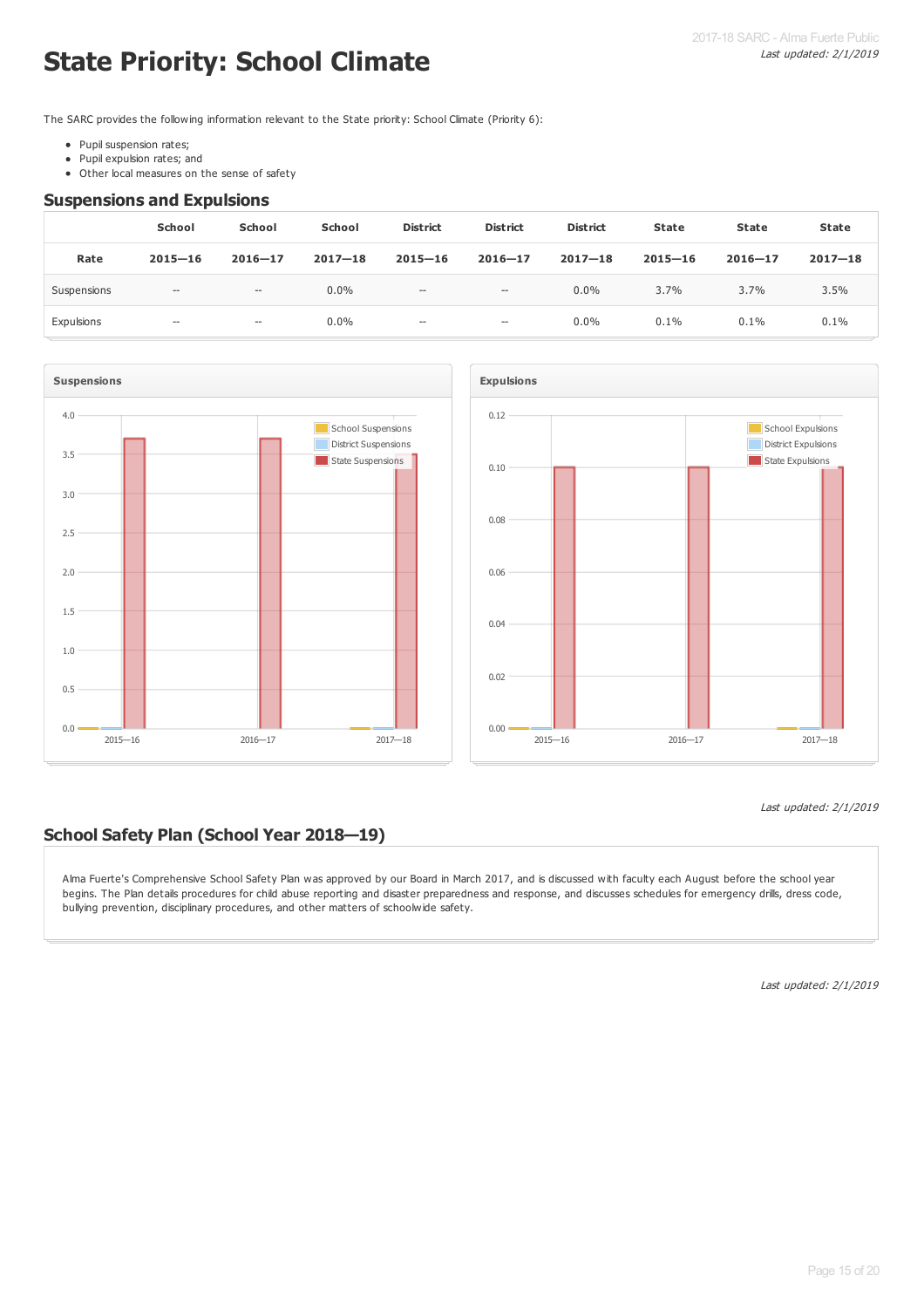### **D. Other SARC Information**

The information in this section is required to be in the SARC but is not included in the state priorities for LCFF.

#### **Average Class Size and Class Size Distribution (Elementary) School Year (2015—16)**

| <b>Grade Level</b> | <b>Average Class Size</b> | <b>Number of Classes *</b><br>$1 - 20$ | Number of Classes *<br>$21 - 32$ | <b>Number of Classes *</b><br>$33+$ |
|--------------------|---------------------------|----------------------------------------|----------------------------------|-------------------------------------|
| K                  |                           |                                        |                                  |                                     |
|                    |                           |                                        |                                  |                                     |
| 2                  |                           |                                        |                                  |                                     |
| 3                  |                           |                                        |                                  |                                     |
| $\overline{4}$     |                           |                                        |                                  |                                     |
| 5                  |                           |                                        |                                  |                                     |
| 6                  |                           |                                        |                                  |                                     |
| Other**            |                           |                                        |                                  |                                     |

\* Number of classes indicates how many classes fall into each size category (a range of total students per class).

\*\* "Other" category is for multi-grade level classes.

#### **Average Class Size and Class Size Distribution (Elementary) School Year (2016—17)**

| <b>Grade Level</b> | <b>Average Class Size</b> | <b>Number of Classes *</b><br>$1 - 20$ | Number of Classes *<br>$21 - 32$ | <b>Number of Classes *</b><br>$33+$ |
|--------------------|---------------------------|----------------------------------------|----------------------------------|-------------------------------------|
| Κ                  |                           |                                        |                                  |                                     |
|                    |                           |                                        |                                  |                                     |
| 2                  |                           |                                        |                                  |                                     |
| 3                  |                           |                                        |                                  |                                     |
| $\overline{4}$     |                           |                                        |                                  |                                     |
| 5                  |                           |                                        |                                  |                                     |
| 6                  |                           |                                        |                                  |                                     |
| Other**            |                           |                                        |                                  |                                     |

\* Number of classes indicates how many classes fall into each size category (a range of total students per class).

\*\* "Other" category is for multi-grade level classes.

#### **Average Class Size and Class Size Distribution (Elementary) School Year (2017—18)**

| <b>Grade Level</b> | <b>Average Class Size</b> | Number of Classes *<br>$1 - 20$                                                                                    | Number of Classes *<br>$21 - 32$ | Number of Classes *<br>$33+$ |
|--------------------|---------------------------|--------------------------------------------------------------------------------------------------------------------|----------------------------------|------------------------------|
| К                  | 24.0                      |                                                                                                                    | $\overline{2}$                   | $\mathbf 0$                  |
|                    | 15.0                      | 1                                                                                                                  | 0                                | $\mathbf 0$                  |
| 2                  | 9.0                       | $\mathbf{1}$                                                                                                       | $\mathbf 0$                      | $\mathbf 0$                  |
| 3                  |                           |                                                                                                                    |                                  |                              |
| $\overline{4}$     |                           |                                                                                                                    |                                  |                              |
| 5                  |                           |                                                                                                                    |                                  |                              |
| 6                  |                           |                                                                                                                    |                                  |                              |
| Other**            |                           |                                                                                                                    | 0                                | $\mathbf 0$                  |
|                    |                           | * Number of classes indicates how many classes fall into each size category (a range of total students per class). |                                  |                              |

\*\* "Other" category is for multi-grade level classes.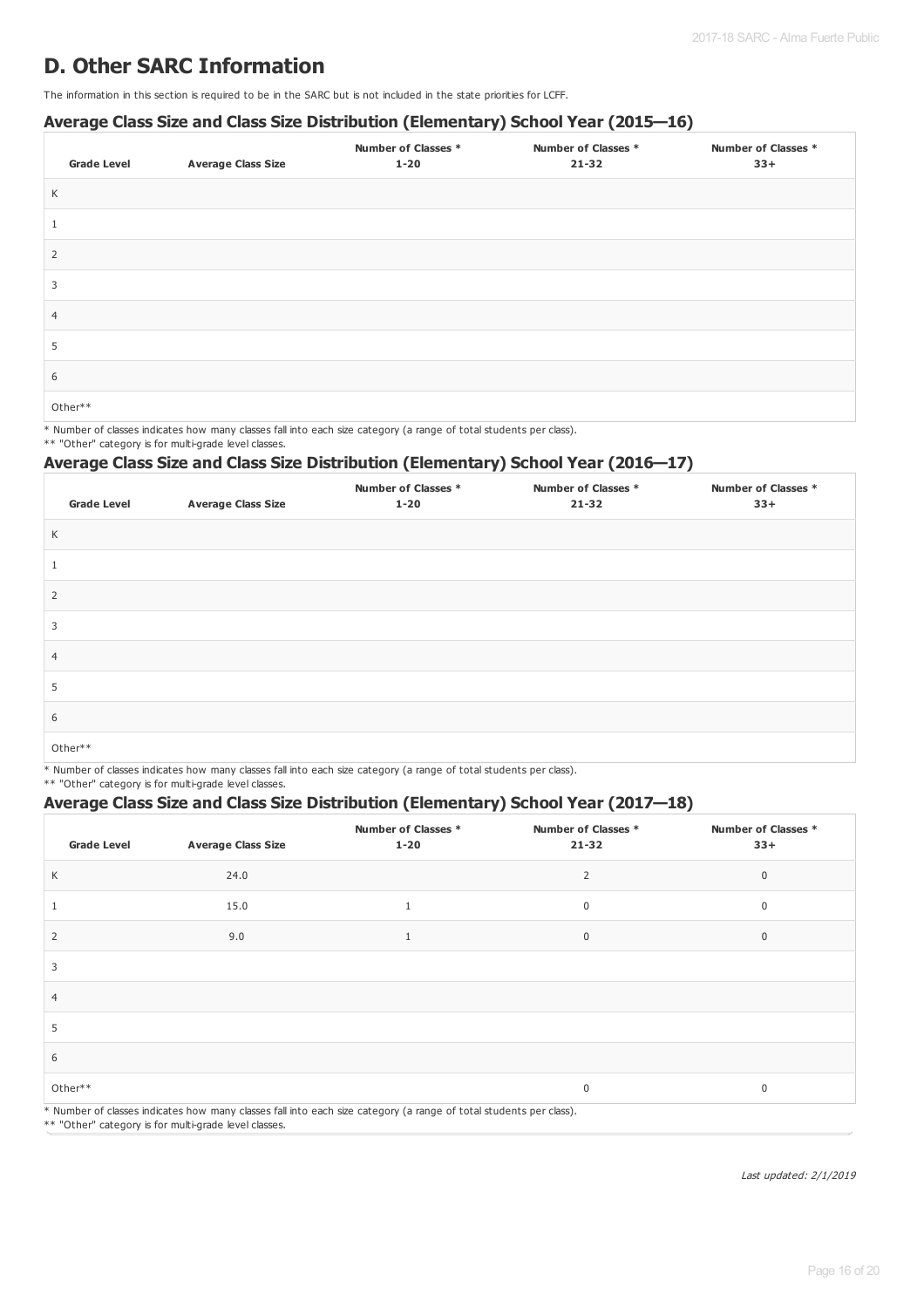#### **Average Class Size and Class Size Distribution (Secondary) (School Year 2015—16)**

N/A - we are an elementary school.

| Subject        | <b>Average Class Size</b> | Number of Classes *<br>$1 - 20$ | Number of Classes *<br>$21 - 32$ | Number of Classes *<br>$33+$ |
|----------------|---------------------------|---------------------------------|----------------------------------|------------------------------|
| English        |                           |                                 |                                  |                              |
| Mathematics    |                           |                                 |                                  |                              |
| Science        |                           |                                 |                                  |                              |
| Social Science |                           |                                 |                                  |                              |

\* Number of classes indicates how many classrooms fall into each size category (a range of total students per classroom). At the secondary school level, this information is reported by subject area rather than grade level.

#### **Average Class Size and Class Size Distribution (Secondary) (School Year 2016—17)**

| Subject        | <b>Average Class Size</b> | Number of Classes *<br>$1 - 20$ | Number of Classes *<br>$21 - 32$ | Number of Classes *<br>$33+$ |
|----------------|---------------------------|---------------------------------|----------------------------------|------------------------------|
| English        |                           |                                 |                                  |                              |
| Mathematics    |                           |                                 |                                  |                              |
| Science        |                           |                                 |                                  |                              |
| Social Science |                           |                                 |                                  |                              |

\* Number of classes indicates how many classrooms fall into each size category (a range of total students per classroom). At the secondary school level, this information is reported by subject area rather than grade level.

#### **Average Class Size and Class Size Distribution (Secondary) (School Year 2017—18)**

| Subject        | <b>Average Class Size</b> | Number of Classes *<br>$1 - 20$ | Number of Classes *<br>$21 - 32$ | Number of Classes *<br>$33+$ |
|----------------|---------------------------|---------------------------------|----------------------------------|------------------------------|
| English        |                           |                                 |                                  |                              |
| Mathematics    |                           |                                 |                                  |                              |
| Science        |                           |                                 |                                  |                              |
| Social Science |                           |                                 |                                  |                              |

\* Number of classes indicates how many classrooms fall into each size category (a range of total students per classroom). At the secondary school level, this information is reported by subject area rather than grade level.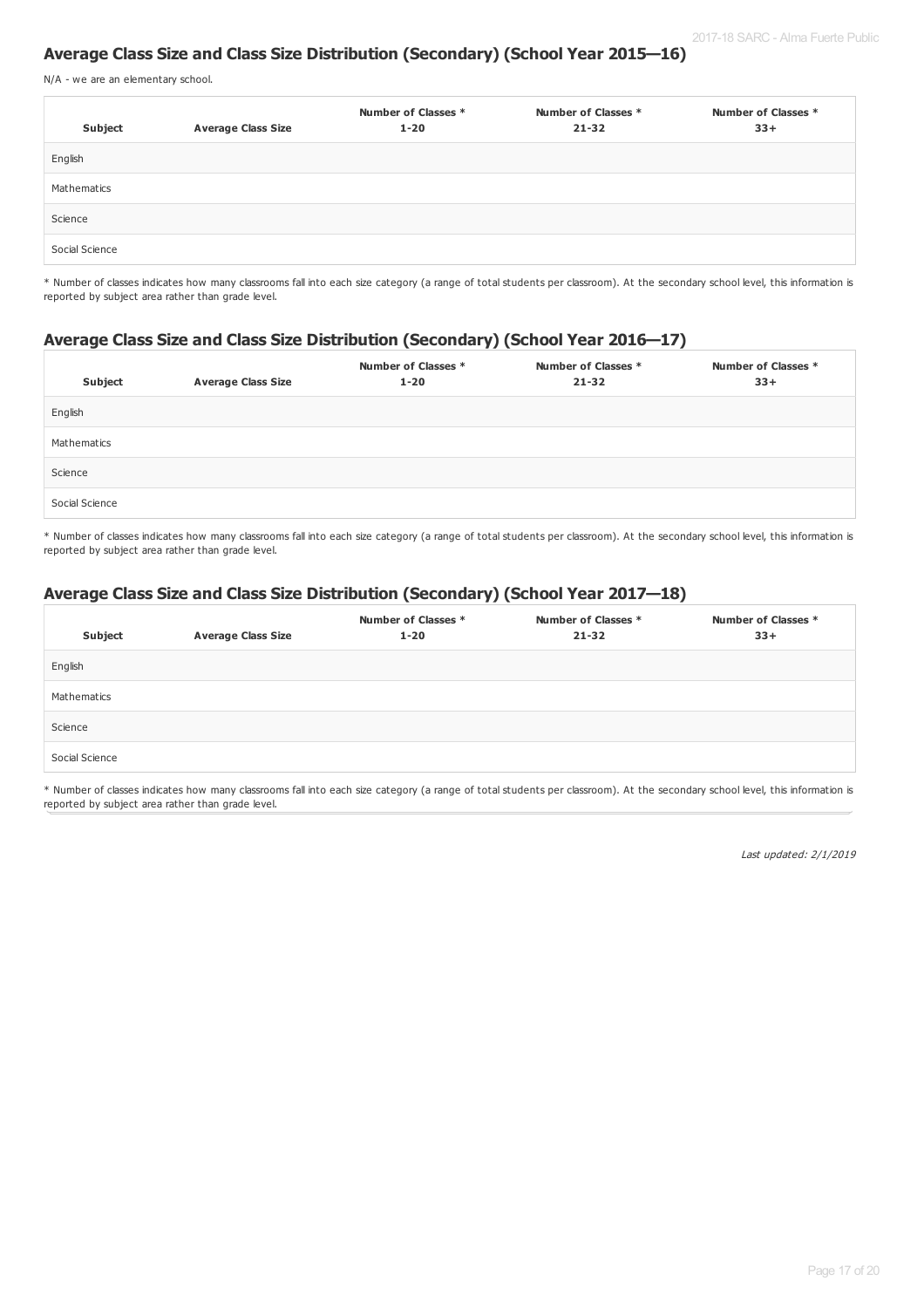#### 2017-18 SARC - Alma Fuerte Public

#### **Academic Counselors and Other Support Staff (School Year 2017—18)**

| <b>Title</b>                                        | Number of FTE* Assigned to School | Average Number of Students per Academic Counselor |
|-----------------------------------------------------|-----------------------------------|---------------------------------------------------|
| Academic Counselor                                  | 0.0                               | 0.0                                               |
| Counselor (Social/Behavioral or Career Development) | 0.0                               | N/A                                               |
| Library Media Teacher (Librarian)                   | 0.0                               | N/A                                               |
| Library Media Services Staff (Paraprofessional)     | 0.0                               | N/A                                               |
| Psychologist                                        | 0.0                               | N/A                                               |
| Social Worker                                       | 0.0                               | N/A                                               |
| Nurse                                               | 0.0                               | N/A                                               |
| Speech/Language/Hearing Specialist                  | 0.3                               | N/A                                               |
| Resource Specialist (non-teaching)                  | 0.8                               | N/A                                               |
| Other                                               | 5.0                               | N/A                                               |

Note: Cells with N/A values do not require data.

\*One Full Time Equivalent (FTE) equals one staff member working full time; one FTE could also represent two staff members who each work 50 percent of full time.

Last updated: 2/1/2019

#### **Expenditures Per Pupil and School Site Teacher Salaries (Fiscal Year 2016—17)**

N/A as we were not open during the 2016-17 school year.

| Level                                         | <b>Total Expenditures Per Pupil</b> | <b>Expenditures Per Pupil</b><br>(Restricted) | <b>Expenditures Per Pupil</b><br>(Unrestricted)     | <b>Average Teacher Salary</b> |
|-----------------------------------------------|-------------------------------------|-----------------------------------------------|-----------------------------------------------------|-------------------------------|
| School Site                                   | $- -$                               | $\hspace{0.05cm}$ – $\hspace{0.05cm}$         | $-\,$                                               | $-\, -$                       |
| District                                      | N/A                                 | N/A                                           | $\hspace{0.05cm} -\hspace{0.05cm} -\hspace{0.05cm}$ | $- -$                         |
| Percent Difference - School Site and District | N/A                                 | N/A                                           | $-\,$                                               | $--$                          |
| State                                         | N/A                                 | N/A                                           | \$7125.0                                            | $- -$                         |
| Percent Difference - School Site and State    | N/A                                 | N/A                                           | $\hspace{0.1mm}-\hspace{0.1mm}-\hspace{0.1mm}$      | $-\, -$                       |

Note: Cells with N/A values do not require data.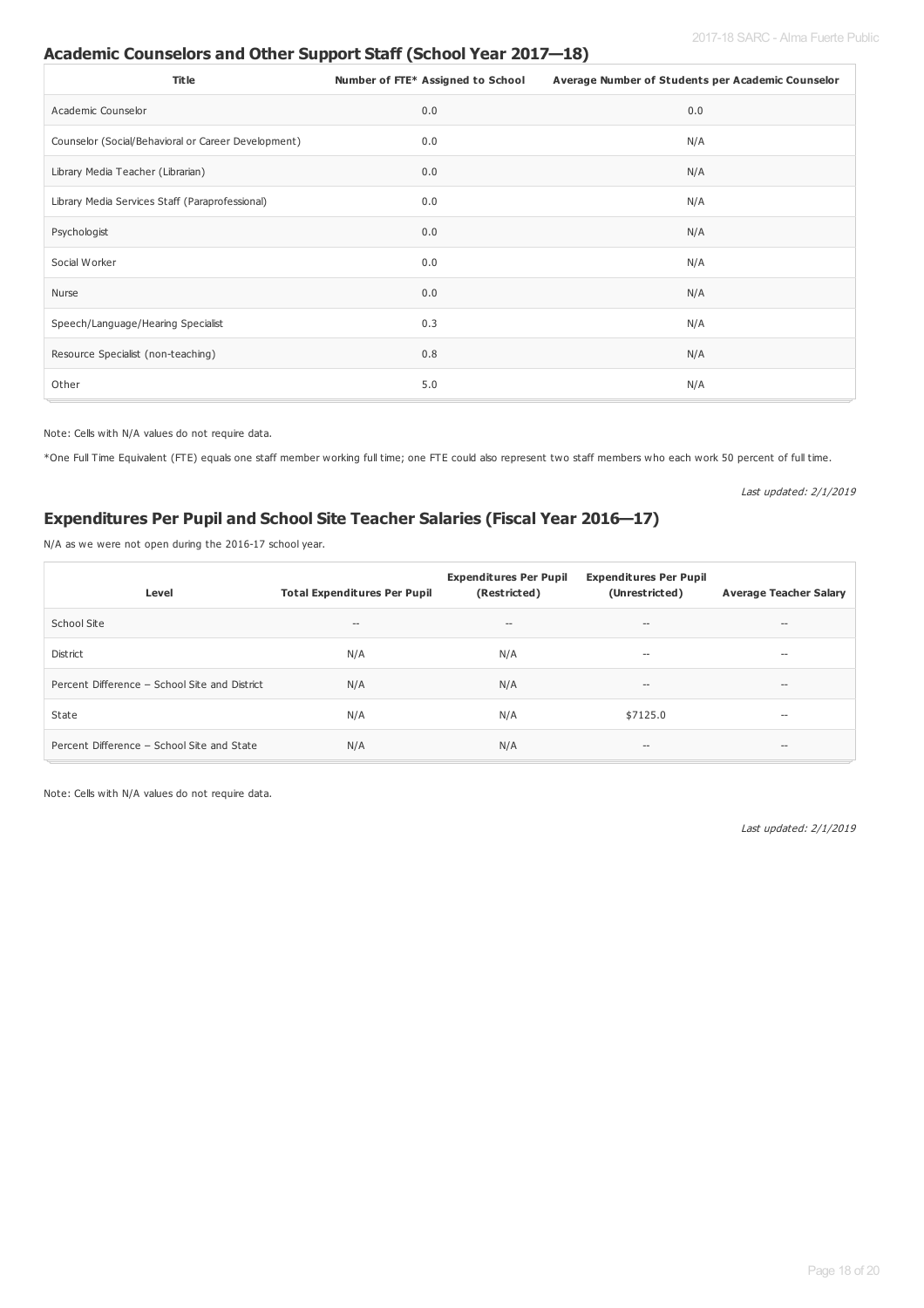#### **Types of Services Funded (Fiscal Year 2017—18)**

Alma Fuerte has developed a multitude of services and programs for students in order to best equip them with the resources and skills to access our curriculum. First, Alma Fuerte's blended learning program enables teachers to highly personalize a student's learning experience and enables students to access educational content in a variety of ways. Teachers work with small groups of students to target instruction based on students' needs and abilities. Additional programs and services include: an Associate Teacher program, where Associate Teachers provide further targeted instruction and interventions in the classroom as part of our RTI approach; access to free school-based counseling for all students who may benefit from social-emotional skill development and/or counseling services; and a full spectrum of special education services as part of students' IEPs, including speech therapy, OT, and specialized academic instruction.

#### Last updated: 2/1/2019

#### **Teacher and Administrative Salaries (Fiscal Year 2016—17)**

| Category                                      | <b>District Amount</b>             | State Average For Districts In Same Category |
|-----------------------------------------------|------------------------------------|----------------------------------------------|
| Beginning Teacher Salary                      | $-\!$                              | $\overline{\phantom{a}}$                     |
| Mid-Range Teacher Salary                      | $-\!$                              | $\overline{\phantom{a}}$                     |
| Highest Teacher Salary                        | $\hspace{0.05cm}--\hspace{0.05cm}$ | $\hspace{0.05cm}$ $\hspace{0.05cm}$          |
| Average Principal Salary (Elementary)         | $-\!$                              | $-$                                          |
| Average Principal Salary (Middle)             | $-\!$                              | $\hspace{0.05cm}$ $\hspace{0.05cm}$          |
| Average Principal Salary (High)               | $\hspace{0.05cm}--\hspace{0.05cm}$ | $\hspace{0.05cm}$ $\hspace{0.05cm}$          |
| Superintendent Salary                         | $-\!$                              | $\hspace{0.05cm}$ $\hspace{0.05cm}$          |
| Percent of Budget for Teacher Salaries        | $\hspace{0.05cm}--\hspace{0.05cm}$ | $\overline{\phantom{a}}$                     |
| Percent of Budget for Administrative Salaries | $-\!$                              | $\hspace{0.05cm}$ $\hspace{0.05cm}$          |

For detailed information on salaries, see the CDE Certificated Salaries & Benefits web page at <https://www.cde.ca.gov/ds/fd/cs/> .